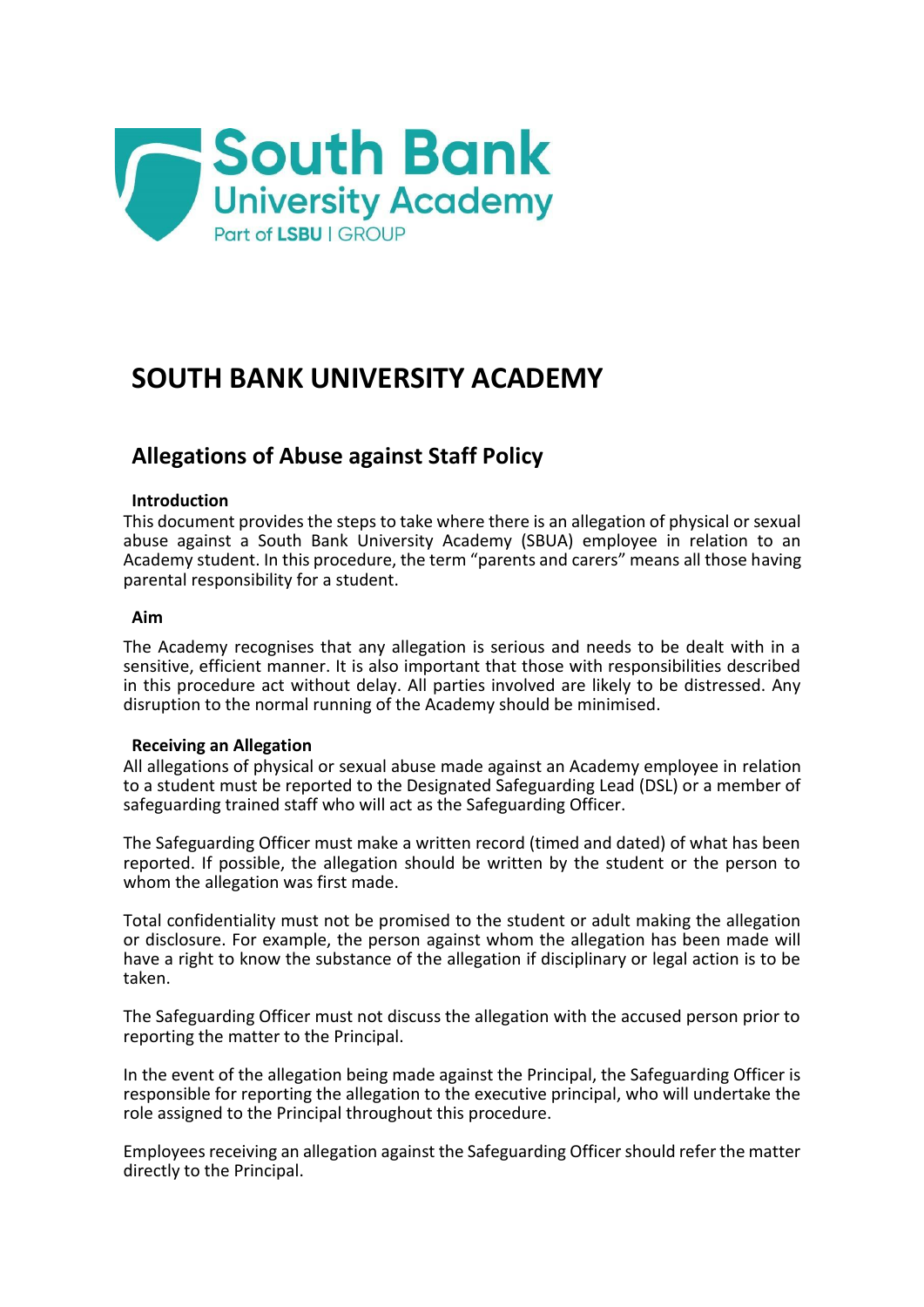# **Principal's initial consideration of an allegation**

The Principal, in consultation with the Safeguarding Officer, should decide whether any enquiries are necessary in order to decide whether or not to refer the matter to Social Services or the Police. The Principal and the Safeguarding Officer should consider what information needs to be gathered and how it is to be obtained. Employees or students must not be interviewed. Third parties within the Academy may be asked, but not required, to write an account of their direct experience in relation to the allegation.

Where the Principal considers that a referral might be warranted under Child Protection Procedures, she/he must refer the matter accordingly without delay. Any alleged physical injuries must be investigated by the appropriate external agencies.

The Principal may seek advice from appropriate agencies. These agencies include the Social Services, the Department for Education and the Police.

At this initial stage, the Principal, in consultation with any external agencies, should decide on the extent to which information can be shared with the Academy employee who is the subject of the allegation.

If the Principal decides to refer an allegation to the Social Services and/or the Police, any internal Academy enquiries should be held in abeyance until the Social Services/Police have indicated that they have no further involvement.

# **If an external referral is decided**

The Principal should contact the Duty Officer at the Social Services office or the Police, as appropriate, to report the allegation.

The Principal should discuss with the Duty Officer what may and may not be said to the student, parent or carer, to the Academy employee against whom the allegation has been made, and to the initial informants.

The Principal should inform the Chair of Governors that an allegation relating to an Academy employee has been referred. The Principal should not describe the circumstances of the allegation to the Academy at this stage.

The Principal should prepare a standard response to queries from Academy parents and carers and the media. The response should indicate that:

- i) The matter is governed by procedures which the Principal is obliged to follow.
- ii) The matter is in the hands of the appropriate agencies and no further comment can be made.
- iii) No names can be given for public use.

When inter-agency discussions take place, it is essential that the Principal or a substitute attends.

When the appropriate agencies have completed their procedures, the Principal may decide that an internal investigation should be carried out to establish whether or not the Academy's Disciplinary Procedure should be invoked. Any disciplinary investigation conducted by the Academy must follow the Academy's Disciplinary Procedure. Interviews with children should be kept to a minimum.

#### **If an external referral is not made**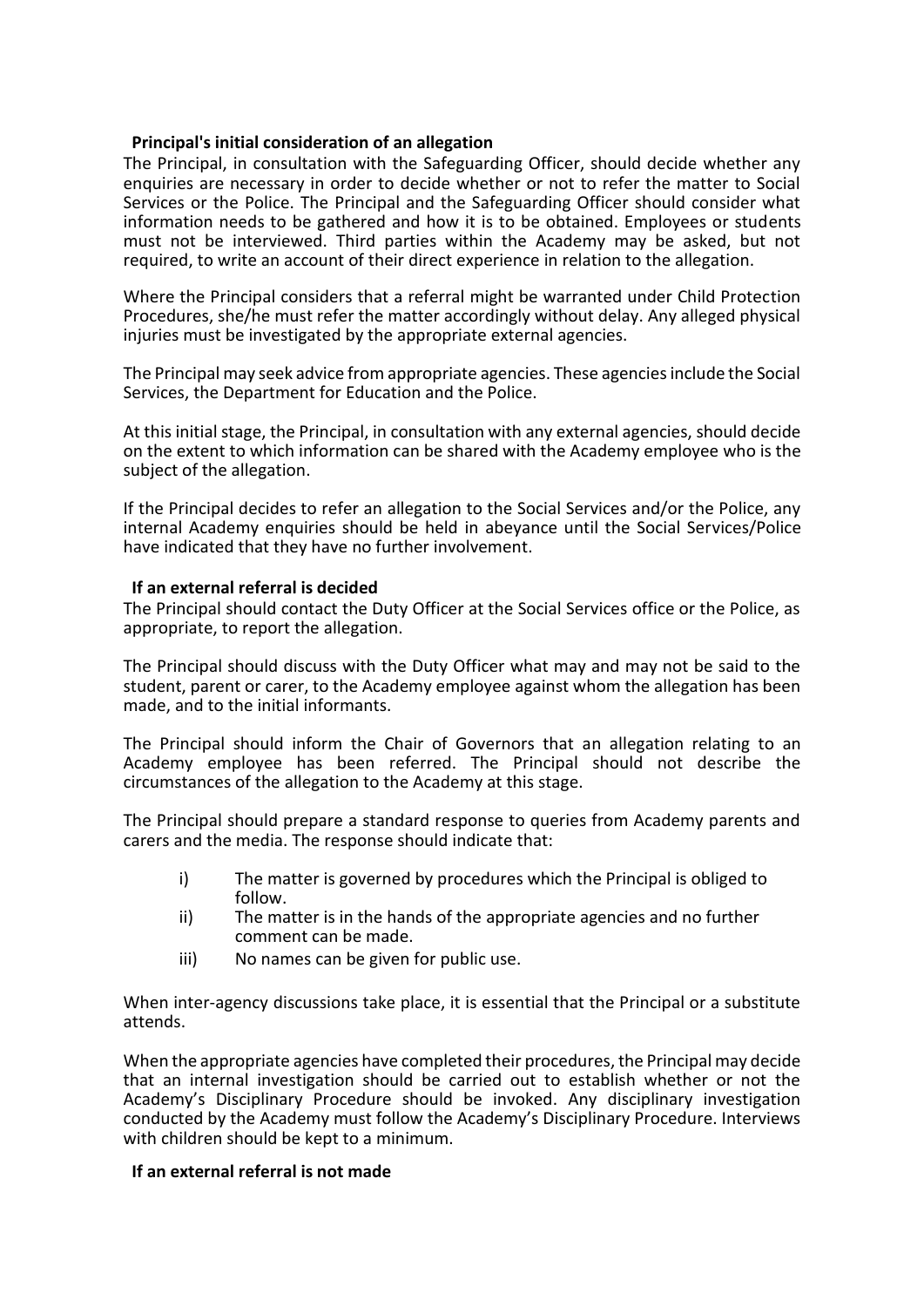An external referral would not normally be made when the Principal is satisfied that children are not at risk of significant harm or that a reportable criminal offence has not been committed.

An internal investigation should be carried out to establish the circumstances. If the Principal decides that disciplinary action may be appropriate, the Academy's Disciplinary Procedure should be invoked. Any disciplinary investigation conducted by the Academy must follow the Academy's Disciplinary Procedure. Interviews with children should be kept to a minimum.

#### **Suspension of Staff**

Suspension should not automatically follow an allegation but it may be an appropriate step at any stage, depending on the information available. Suspension is not a disciplinary action.

The decision on suspension is for the Principal to take. Where external agencies are involved, any decision on suspension should be made after consultation with them. Factors such as the seriousness of the allegation, the perceived risk to children, the existence or otherwise of previous complaints and the possible conduct of the investigation may be relevant.

Employees who are suspended should be advised who is their point of contact in the Academy. Employees who are suspended should also be advised to contact their professional association, trade union or other professional body.

#### **Supporting those Involved**

Supporting the Employee

- The Academy has a duty of care to its employees. They should act to manage and minimise the stress inherent in the allegations and disciplinary process. Support for the individual is key to fulfilling this duty. Individuals should be informed of concerns or allegations as soon as possible and given an explanation of the likely course of action, unless there is an objection by the local authority social care services or the police.
- The individual should be advised to contact their trade union representative, if they have one, or a colleague for support and be given a named representative at the Academy to inform them of the progress on the case. They could also be given access to welfare counselling or medical advice.

#### Supporting the Parents and Carers

- Parents or carers of a child or children involved should be told about the allegation as soon as possible if they do not already know of it.
- They should also be kept informed about the progress of the case, and told the outcome where there is not a criminal prosecution, including the outcome of any disciplinary process. The deliberations of a disciplinary hearing, and the information taken into account in reaching a decision, cannot normally be disclosed, but the parents or carers of the child should be told the outcome in confidence. In deciding what information to disclose, careful consideration should be given to the provisions of the Data Protection Act 1998, the law of confidence and, where relevant, the Human Rights Act 1998.
- In cases where a child may have suffered significant harm, or there may be a criminal prosecution, local authority social care services, or the police as appropriate,